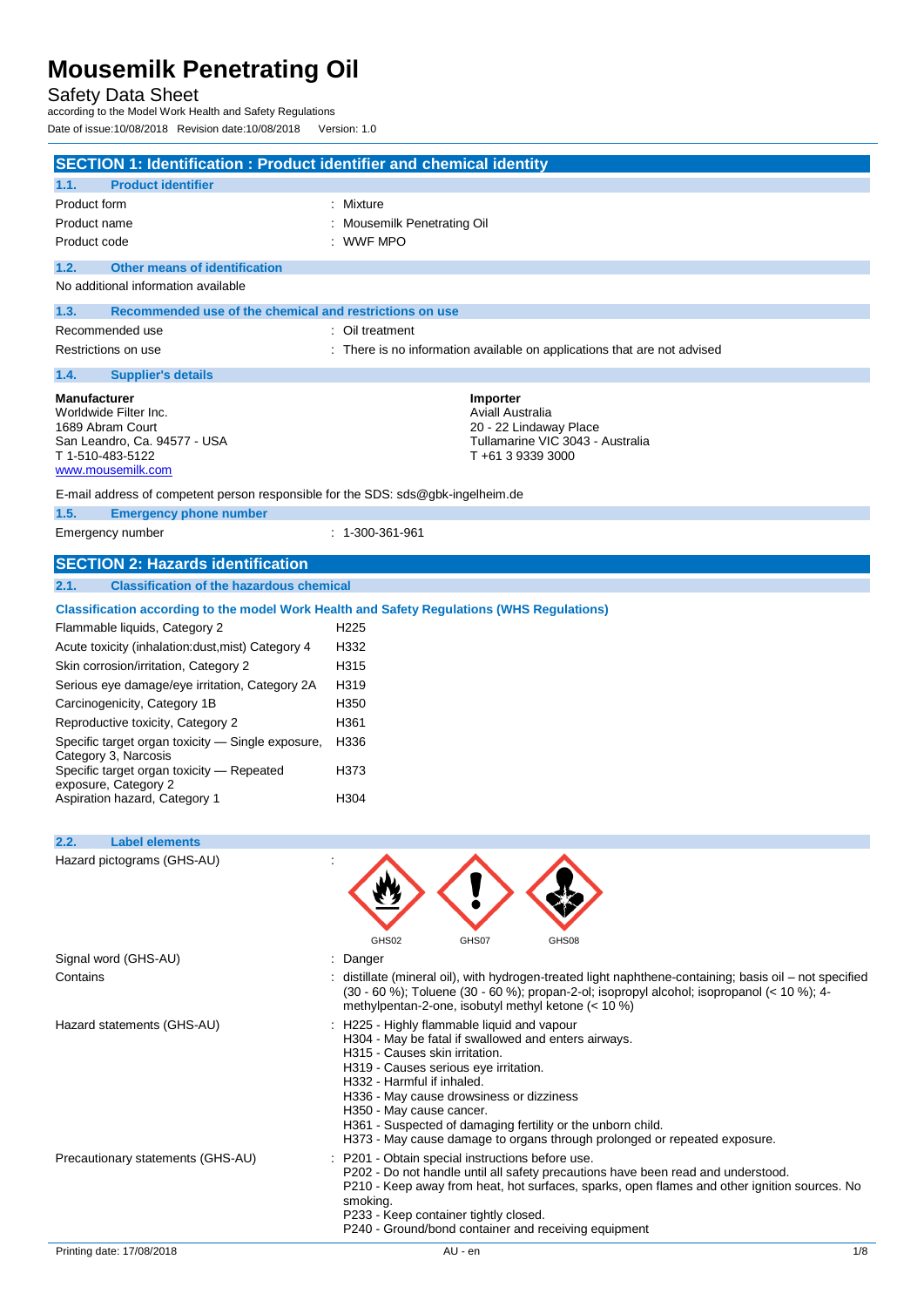Safety Data Sheet

according to the Model Work Health and Safety Regulations

P242 - Use only non-sparking tools P243 - Take precautionary measures against static discharge P260 - Do not breathe vapours. P264 - Wash hands, forearms and face thoroughly after handling. P271 - Use only outdoors or in a well-ventilated area. P281 - Use personal protective equipment as required. P301+P310 - IF SWALLOWED: Immediately call a POISON CENTER/doctor P303+P361+P353 - IF ON SKIN (or hair): Take off immediately all contaminated clothing. Rinse skin with water/shower. P304+P340 - IF INHALED: Remove person to fresh air and keep comfortable for breathing. P305+P351+P338 - IF IN EYES: Rinse cautiously with water for several minutes. Remove contact lenses, if present and easy to do. Continue rinsing. P308+P313 - IF exposed or concerned: Get medical advice/attention. P312 - Call a POISON CENTER/doctor if you feel unwell.

P241 - Use explosion-proof electrical/ventilating/lighting equipment.

P314 - Get medical advice/attention if you feel unwell.

P331 - Do NOT induce vomiting

P332+P313 - If skin irritation occurs: Get medical advice/attention.

P337+P313 - If eye irritation persists: Get medical advice/attention.

P403+P235 - Store in a well-ventilated place. Keep cool.

P405 - Store locked up.

P501 - Dispose of contents/container to in accordance with local and national regulations

#### **2.3. Other hazards**

No additional information available

#### **SECTION 3: Composition/information on ingredients**

| <b>Name</b>                                                                                               | CAS-No.    | $\frac{9}{6}$ | Classification according to the model Work<br><b>Health and Safety Regulations (WHS</b><br><b>Regulations</b> )       |
|-----------------------------------------------------------------------------------------------------------|------------|---------------|-----------------------------------------------------------------------------------------------------------------------|
| Toluene                                                                                                   | 108-88-3   | $30 - 60$     | Flam. Lig. 2, H225<br>Skin Irrit. 2, H315<br>Repr. 2, H361<br>STOT SE 3, H336<br>STOT RE 2, H373<br>Asp. Tox. 1, H304 |
| distillate (mineral oil), with hydrogen-treated light naphthene-<br>containing; basis oil - not specified | 64742-53-6 | $30 - 60$     | Acute Tox. 4 (Inhalation), H332<br>Skin Irrit. 2, H315<br>Carc. 1B, H350<br>Repr. 2, H361                             |
| propan-2-ol; isopropyl alcohol; isopropanol                                                               | 67-63-0    | < 10          | Flam. Lig. 2, H225<br>Eye Irrit. 2A, H319<br>STOT SE 3, H336                                                          |
| 4-methylpentan-2-one, isobutyl methyl ketone                                                              | 108-10-1   | < 10          | Acute Tox. 4 (Inhalation), H332<br>Carc. 2, H351<br>Flam. Lig. 2, H225<br>STOT SE 3, H335                             |
| Other substances (not contributing to the classification of this<br>product)                              |            | $0 - 31$      |                                                                                                                       |

| <b>SECTION 4: First aid measures</b>             |                                                                                                                                                                                                                                                                             |
|--------------------------------------------------|-----------------------------------------------------------------------------------------------------------------------------------------------------------------------------------------------------------------------------------------------------------------------------|
| <b>Description of first aid measures</b><br>4.1. |                                                                                                                                                                                                                                                                             |
| First-aid measures general                       | : Symptoms of poisoning may not appear for several hours. Keep under medical supervision for<br>at least 48 hours.                                                                                                                                                          |
| First-aid measures after inhalation              | : Remove person to fresh air and keep comfortable for breathing. Give artificial respiration if<br>necessary. Keep victim warm and rested. Call a poison center or a doctor if you feel unwell. In<br>case of loss of conscience place the victim in the recovery position. |
| First-aid measures after skin contact            | : Rinse skin with water/shower. Take off immediately all contaminated clothing. If skin irritation<br>occurs: Get medical advice/attention.                                                                                                                                 |
| First-aid measures after eye contact             | : Rinse cautiously with water for several minutes. Remove contact lenses, if present and easy to<br>do. Continue rinsing. If eye irritation persists: Get medical advice/attention.                                                                                         |
| First-aid measures after ingestion               | : Do not induce vomiting. Call a physician immediately.                                                                                                                                                                                                                     |
| 4.2.<br><b>Symptoms caused by exposure</b>       |                                                                                                                                                                                                                                                                             |
| Symptoms/effects                                 | : May cause drowsiness or dizziness.                                                                                                                                                                                                                                        |
| Symptoms/effects after skin contact              | : Irritation.                                                                                                                                                                                                                                                               |
| Symptoms/effects after eye contact               | $\therefore$ Eye irritation.                                                                                                                                                                                                                                                |
| Symptoms/effects after ingestion                 | : Risk of lung oedema.                                                                                                                                                                                                                                                      |
| 4.3.                                             | Indication of any immediate medical attention and special treatment needed                                                                                                                                                                                                  |
| Treatment                                        | : Treat symptomatically.                                                                                                                                                                                                                                                    |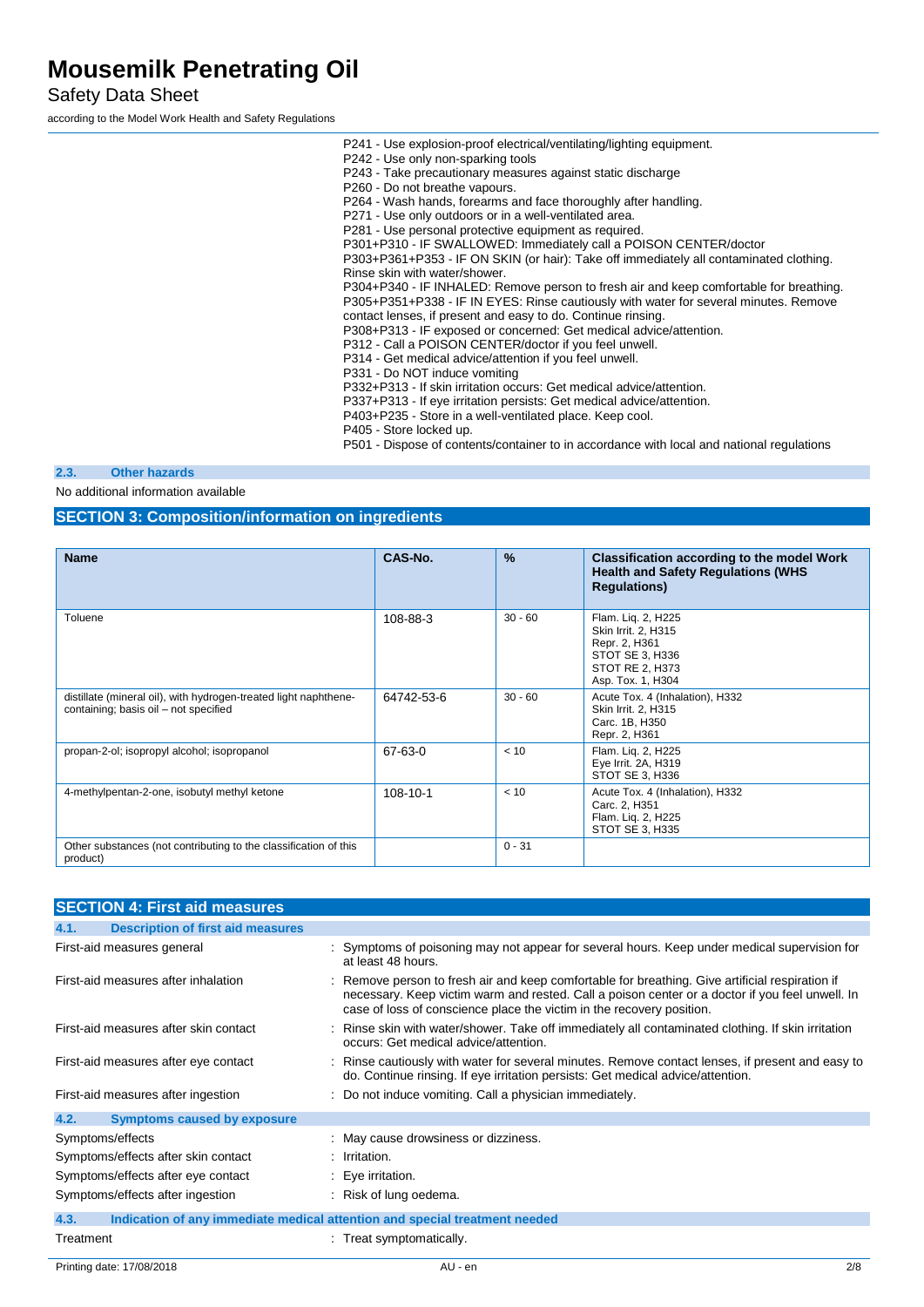## Safety Data Sheet

according to the Model Work Health and Safety Regulations

| <b>SECTION 5: Firefighting measures</b>                                                         |                                                                                                                                                                                                                                                                                                                                                                                                                                                                                                                                                                                                                                                                                                                                                                                                                                                                                                                                                                                                                                                                                                                   |  |  |  |
|-------------------------------------------------------------------------------------------------|-------------------------------------------------------------------------------------------------------------------------------------------------------------------------------------------------------------------------------------------------------------------------------------------------------------------------------------------------------------------------------------------------------------------------------------------------------------------------------------------------------------------------------------------------------------------------------------------------------------------------------------------------------------------------------------------------------------------------------------------------------------------------------------------------------------------------------------------------------------------------------------------------------------------------------------------------------------------------------------------------------------------------------------------------------------------------------------------------------------------|--|--|--|
| <b>Extinguishing media</b><br>5.1.                                                              |                                                                                                                                                                                                                                                                                                                                                                                                                                                                                                                                                                                                                                                                                                                                                                                                                                                                                                                                                                                                                                                                                                                   |  |  |  |
| Suitable extinguishing media                                                                    | : Dry powder. Foam. Carbon dioxide. Do not use water.                                                                                                                                                                                                                                                                                                                                                                                                                                                                                                                                                                                                                                                                                                                                                                                                                                                                                                                                                                                                                                                             |  |  |  |
| Unsuitable extinguishing media                                                                  | : high volume water jet.                                                                                                                                                                                                                                                                                                                                                                                                                                                                                                                                                                                                                                                                                                                                                                                                                                                                                                                                                                                                                                                                                          |  |  |  |
| Special hazards arising from the substance or mixture<br>5.2.                                   |                                                                                                                                                                                                                                                                                                                                                                                                                                                                                                                                                                                                                                                                                                                                                                                                                                                                                                                                                                                                                                                                                                                   |  |  |  |
| Fire hazard                                                                                     | : Highly flammable liquid and vapour.                                                                                                                                                                                                                                                                                                                                                                                                                                                                                                                                                                                                                                                                                                                                                                                                                                                                                                                                                                                                                                                                             |  |  |  |
| General measures                                                                                | : Wear personal protective equipment. Get unprotected persons to safety.                                                                                                                                                                                                                                                                                                                                                                                                                                                                                                                                                                                                                                                                                                                                                                                                                                                                                                                                                                                                                                          |  |  |  |
| 5.3.<br>Special protective equipment and precautions for fire-fighters                          |                                                                                                                                                                                                                                                                                                                                                                                                                                                                                                                                                                                                                                                                                                                                                                                                                                                                                                                                                                                                                                                                                                                   |  |  |  |
| Protection during firefighting                                                                  | : Do not attempt to take action without suitable protective equipment. Self-contained breathing<br>apparatus. Complete protective clothing.                                                                                                                                                                                                                                                                                                                                                                                                                                                                                                                                                                                                                                                                                                                                                                                                                                                                                                                                                                       |  |  |  |
| Hazchemcode                                                                                     | $*$ 3YE                                                                                                                                                                                                                                                                                                                                                                                                                                                                                                                                                                                                                                                                                                                                                                                                                                                                                                                                                                                                                                                                                                           |  |  |  |
| <b>SECTION 6: Accidental release measures</b>                                                   |                                                                                                                                                                                                                                                                                                                                                                                                                                                                                                                                                                                                                                                                                                                                                                                                                                                                                                                                                                                                                                                                                                                   |  |  |  |
| Personal precautions, protective equipment and emergency procedures<br>6.1.                     |                                                                                                                                                                                                                                                                                                                                                                                                                                                                                                                                                                                                                                                                                                                                                                                                                                                                                                                                                                                                                                                                                                                   |  |  |  |
| General measures                                                                                | : Wear personal protective equipment. Get unprotected persons to safety.                                                                                                                                                                                                                                                                                                                                                                                                                                                                                                                                                                                                                                                                                                                                                                                                                                                                                                                                                                                                                                          |  |  |  |
|                                                                                                 |                                                                                                                                                                                                                                                                                                                                                                                                                                                                                                                                                                                                                                                                                                                                                                                                                                                                                                                                                                                                                                                                                                                   |  |  |  |
| 6.1.1.<br>For non-emergency personnel<br>Emergency procedures                                   | No open flames, no sparks, and no smoking. Only qualified personnel equipped with suitable                                                                                                                                                                                                                                                                                                                                                                                                                                                                                                                                                                                                                                                                                                                                                                                                                                                                                                                                                                                                                        |  |  |  |
|                                                                                                 | protective equipment may intervene. Do not breathe vapours.                                                                                                                                                                                                                                                                                                                                                                                                                                                                                                                                                                                                                                                                                                                                                                                                                                                                                                                                                                                                                                                       |  |  |  |
| 6.1.2.<br>For emergency responders                                                              |                                                                                                                                                                                                                                                                                                                                                                                                                                                                                                                                                                                                                                                                                                                                                                                                                                                                                                                                                                                                                                                                                                                   |  |  |  |
| Protective equipment                                                                            | Do not attempt to take action without suitable protective equipment. For further information<br>refer to section 8: "Exposure controls/personal protection".                                                                                                                                                                                                                                                                                                                                                                                                                                                                                                                                                                                                                                                                                                                                                                                                                                                                                                                                                      |  |  |  |
| 6.2.<br><b>Environmental precautions</b>                                                        |                                                                                                                                                                                                                                                                                                                                                                                                                                                                                                                                                                                                                                                                                                                                                                                                                                                                                                                                                                                                                                                                                                                   |  |  |  |
| Avoid release to the environment. Notify authorities if product enters sewers or public waters. |                                                                                                                                                                                                                                                                                                                                                                                                                                                                                                                                                                                                                                                                                                                                                                                                                                                                                                                                                                                                                                                                                                                   |  |  |  |
| 6.3.<br>Methods and material for containment and cleaning up                                    |                                                                                                                                                                                                                                                                                                                                                                                                                                                                                                                                                                                                                                                                                                                                                                                                                                                                                                                                                                                                                                                                                                                   |  |  |  |
| Methods for cleaning up                                                                         | : Take up liquid spill into absorbent material. Concerning disposal elimination after cleaning, see<br>section 13. Ensure adequate air ventilation. Do not flush with water. Notify authorities if product<br>enters sewers or public waters.                                                                                                                                                                                                                                                                                                                                                                                                                                                                                                                                                                                                                                                                                                                                                                                                                                                                     |  |  |  |
| Reference to other sections (13)                                                                | Information for safe handling look up chapter 7. Information for personal protective equipment<br>look up chapter 8. For further information refer to section 13.                                                                                                                                                                                                                                                                                                                                                                                                                                                                                                                                                                                                                                                                                                                                                                                                                                                                                                                                                 |  |  |  |
|                                                                                                 | SECTION 7: Handling and storage, including how the chemical may be safely used                                                                                                                                                                                                                                                                                                                                                                                                                                                                                                                                                                                                                                                                                                                                                                                                                                                                                                                                                                                                                                    |  |  |  |
| <b>Precautions for safe handling</b><br>7.1.                                                    |                                                                                                                                                                                                                                                                                                                                                                                                                                                                                                                                                                                                                                                                                                                                                                                                                                                                                                                                                                                                                                                                                                                   |  |  |  |
| Precautions for safe handling                                                                   | Ensure good ventilation of the work station. Handle and open container with care. Avoid<br>formation of aerosols. Keep away from heat, hot surfaces, sparks, open flames and other<br>ignition sources. No smoking. Ground/bond container and receiving equipment. Use only non-<br>sparking tools. Take precautionary measures against static discharge. Flammable vapours may<br>accumulate in the container. Use explosion-proof equipment. Wear personal protective<br>equipment. Obtain special instructions before use. Do not handle until all safety precautions<br>have been read and understood. Take all necessary technical measures to avoid or minimize<br>the release of the product on the workplace. Limit quantities of product at the minimum<br>necessary for handling and limit the number of exposed workers. Provide local exhaust or<br>general room ventilation. Floors, walls and other surfaces in the hazard area must be cleaned<br>regularly. Do not breathe vapours. Avoid contact with skin and eyes. Wear suitable respiratory<br>equipment in case of insufficient ventilation. |  |  |  |
| Hygiene measures                                                                                | Separate working clothes from town clothes. Launder separately. Wash contaminated clothing<br>before reuse. Do not eat, drink or smoke when using this product. Always wash hands after<br>handling the product. Wash hands before breaks and at the end of workday. Avoid contact with<br>skin, eyes and clothing.                                                                                                                                                                                                                                                                                                                                                                                                                                                                                                                                                                                                                                                                                                                                                                                               |  |  |  |
| 7.2.<br>Conditions for safe storage, including any incompatibilities                            |                                                                                                                                                                                                                                                                                                                                                                                                                                                                                                                                                                                                                                                                                                                                                                                                                                                                                                                                                                                                                                                                                                                   |  |  |  |
| <b>Technical measures</b>                                                                       | : Ground/bond container and receiving equipment.                                                                                                                                                                                                                                                                                                                                                                                                                                                                                                                                                                                                                                                                                                                                                                                                                                                                                                                                                                                                                                                                  |  |  |  |
| Storage conditions                                                                              | : Store in a well-ventilated place. Keep cool. Keep container tightly closed. Store locked up.                                                                                                                                                                                                                                                                                                                                                                                                                                                                                                                                                                                                                                                                                                                                                                                                                                                                                                                                                                                                                    |  |  |  |

**SECTION 8: Exposure controls/personal protection**

#### **8.1. Control parameters - exposure standards**

| Toluene (108-88-3) |                           |                      |  |
|--------------------|---------------------------|----------------------|--|
| Australia          | Local name                | Toluene              |  |
| Australia          | TWA $(mq/m3)$             | 191 mg/m $3$         |  |
| Australia          | TWA (ppm)                 | 50 ppm               |  |
| Australia          | STEL (mg/m <sup>3</sup> ) | $574 \text{ mg/m}^3$ |  |
| Australia          | STEL (ppm)                | $150$ ppm            |  |

Keep away from heat and direct sunlight.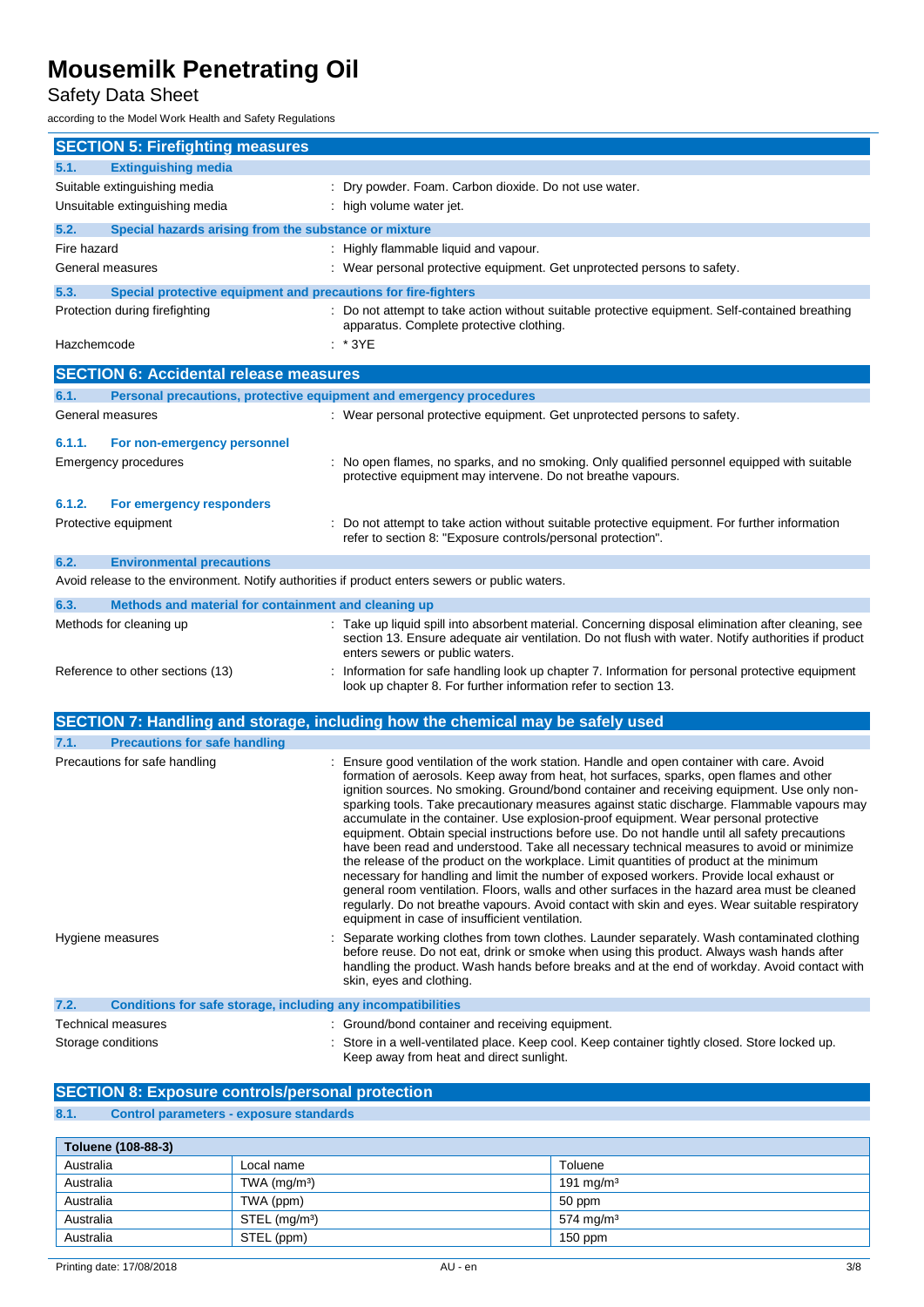## Safety Data Sheet

according to the Model Work Health and Safety Regulations

| Toluene (108-88-3) |                            |                                                       |
|--------------------|----------------------------|-------------------------------------------------------|
| Australia          | Remark (AU)                | Sk - Absorption through the skin may be a significant |
|                    |                            | source of exposure.                                   |
| Australia          | OEL chemical category (AU) | Skin notation                                         |
| Australia          | OEL chemical category (AU) | Skin notation                                         |

| propan-2-ol; isopropyl alcohol; isopropanol (67-63-0) |                           |                  |  |
|-------------------------------------------------------|---------------------------|------------------|--|
| Australia                                             | Local name                | sopropyl alcohol |  |
| Australia                                             | TWA $(mq/m3)$             | 983 mg/m $3$     |  |
| Australia                                             | TWA (ppm)                 | 400 ppm          |  |
| Australia                                             | STEL (mg/m <sup>3</sup> ) | 1230 mg/m $3$    |  |
| Australia                                             | STEL (ppm)                | 500 ppm          |  |

| 4-methylpentan-2-one, isobutyl methyl ketone (108-10-1) |                           |                         |  |
|---------------------------------------------------------|---------------------------|-------------------------|--|
| Australia                                               | Local name                | Methyl isobutyl ketone  |  |
| Australia                                               | TWA $(mq/m3)$             | $205 \,\mathrm{mq/m^3}$ |  |
| Australia                                               | TWA (ppm)                 | 50 ppm                  |  |
| Australia                                               | STEL (mg/m <sup>3</sup> ) | $307 \text{ mg/m}^3$    |  |
| Australia                                               | STEL (ppm)                | 75 ppm                  |  |

#### **Exposure limit values for the other components**

#### **8.2. Monitoring**

No additional information available

# **8.3. Appropriate engineering controls**

Appropriate engineering controls : Ensure good ventilation of the work station.

# **8.4. Personal protective equipment**

Hand protection : Protective gloves. Glove material must be impermeable and resistant against product / substance / preparation. Gloves material should comply with breakthrough times, permeation rates, and degradation. Requirements can vary as a function of the use. Therefore it is necessary to adhere additionally to the recommendations given by the manufacturer of protective gloves. Select the appropriate glove material adhering to the breakthrough time, permeation rate and the degradation. Please follow the instructions related to the permeability and the penetration time provided by the manufacturer

| <b>Type</b>                                                                                  | <b>Material</b> |                    | <b>Permeation</b> | Thickness (mm)<br><b>Penetration</b> |  |                 | <b>Standard</b> |
|----------------------------------------------------------------------------------------------|-----------------|--------------------|-------------------|--------------------------------------|--|-----------------|-----------------|
|                                                                                              |                 |                    |                   |                                      |  |                 |                 |
| Eye protection                                                                               |                 |                    | : Safety glasses  |                                      |  |                 |                 |
| Type                                                                                         |                 | <b>Use</b>         |                   | <b>Characteristics</b>               |  | <b>Standard</b> |                 |
|                                                                                              |                 |                    |                   |                                      |  |                 |                 |
| Skin and body protection<br>: Wear suitable protective clothing                              |                 |                    |                   |                                      |  |                 |                 |
| : [In case of inadequate ventilation] wear respiratory protection.<br>Respiratory protection |                 |                    |                   |                                      |  |                 |                 |
| <b>Device</b>                                                                                |                 | <b>Filter type</b> |                   | <b>Condition</b>                     |  | <b>Standard</b> |                 |
| Breathing apparatus with filter                                                              |                 |                    |                   | Short term exposure                  |  |                 |                 |
| Self contained breathing<br>apparatus                                                        |                 |                    |                   | Long term exposure                   |  |                 |                 |

Personal protective equipment symbol(s)



Environmental exposure controls : Avoid release to the environment.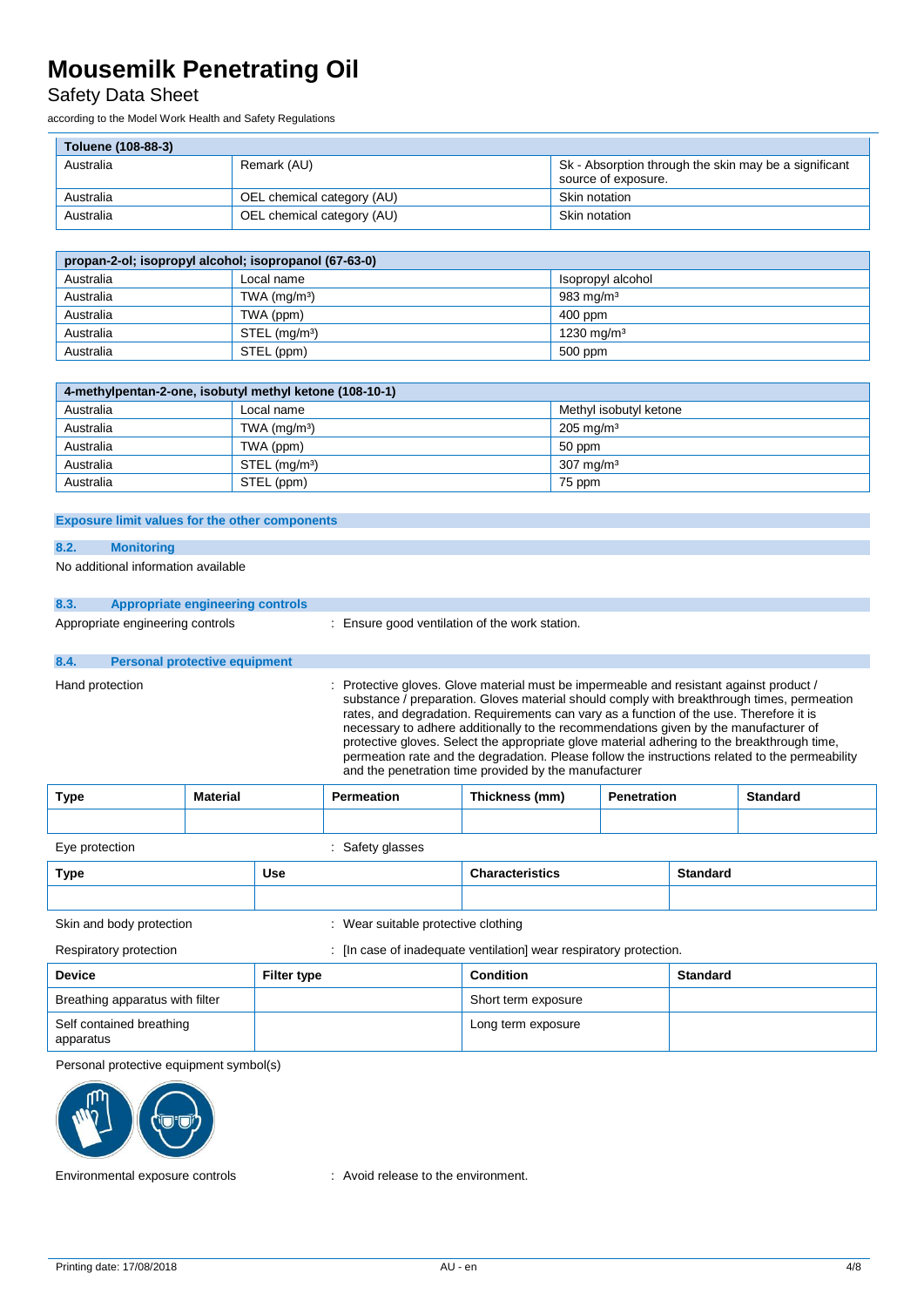Safety Data Sheet

according to the Model Work Health and Safety Regulations

| <b>SECTION 9: Physical and chemical properties</b> |           |                                                                            |
|----------------------------------------------------|-----------|----------------------------------------------------------------------------|
| Physical state                                     |           | Liquid                                                                     |
| Appearance                                         |           | No data available                                                          |
| Colour                                             |           | <b>Colorless to Amber</b>                                                  |
| Odour                                              |           | <b>Sweet Pungent</b>                                                       |
| Odour threshold                                    |           | Not determined<br>Not determined                                           |
| pH                                                 |           | Not determined                                                             |
| Relative evaporation rate (butylacetate=1)         |           | 1.9 @ 20 °C                                                                |
| Melting point                                      |           | Not determined                                                             |
| Freezing point                                     | ٠         | No data available                                                          |
| Boiling point                                      |           | 111 $\degree$ C                                                            |
| Flash point                                        |           | $<$ 4 °C                                                                   |
| Auto-ignition temperature                          |           | Not self-igniting                                                          |
| Decomposition temperature                          |           | Not determined                                                             |
| Flammability (solid, gas)                          |           | Not specifically applicable                                                |
| Vapour pressure                                    |           | Vapour pressure : 29 hPa @ 20 °C                                           |
| Relative density                                   | $\bullet$ | No data available                                                          |
| Density                                            |           | Density: 0.825 g/cm <sup>3</sup><br>Relative density: Not determined       |
| Solubility                                         |           | Water: Not miscible or difficult to mix                                    |
| Log Pow                                            |           | Not determined                                                             |
| Viscosity, kinematic                               |           | Not determined                                                             |
| Viscosity, dynamic                                 |           | Not determined                                                             |
| <b>Explosive properties</b>                        |           | Product is not explosive. May form flammable/explosive vapour-air mixture. |
| <b>Explosive limits</b>                            |           | $1.2 - 7$ vol %                                                            |
| Minimum ignition energy                            |           | No data available                                                          |
| VOC content                                        | ÷         | 50.2%                                                                      |
| Fat solubility                                     |           | No data available                                                          |
| Ignition temperature                               |           | : 535 °C                                                                   |

## **SECTION 10: Stability and reactivity**

| Reactivity                         | : Highly flammable liquid and vapour. Highly flammable liquid and vapour                                |
|------------------------------------|---------------------------------------------------------------------------------------------------------|
| Chemical stability                 | : Stable under normal conditions. No decomposition if used as directed.                                 |
| Possibility of hazardous reactions | : No dangerous reactions known under normal conditions of use.                                          |
| Conditions to avoid                | : Avoid contact with hot surfaces. Heat. No flames, no sparks. Eliminate all sources of ignition.       |
| Incompatible materials             | : No additional information available.                                                                  |
| Hazardous decomposition products   | Under normal conditions of storage and use, hazardous decomposition products should not be<br>produced. |

| <b>SECTION 11: Toxicological information</b> |                                                      |
|----------------------------------------------|------------------------------------------------------|
| Acute toxicity                               | : Not classified                                     |
| Acute toxicity (dermal)                      | Not classified<br>÷                                  |
| Acute toxicity (inhalation)                  | Inhalation: dust, mist: Harmful if inhaled.          |
| ATE AU (dust, mist)                          | 2.419 mg/l/4h                                        |
| Toluene (108-88-3)                           |                                                      |
| LD50 oral                                    | 5000 mg/kg                                           |
| LC50 inhalation rat (Vapours - mg/l/4h)      | 12.5 mg/l/4h                                         |
| Skin corrosion/irritation                    | Causes skin irritation.<br>÷                         |
|                                              | pH: Not determined                                   |
| Serious eye damage/irritation                | Causes serious eye irritation.<br>÷                  |
|                                              | pH: Not determined                                   |
| Respiratory or skin sensitisation            | : Not classified                                     |
| Germ cell mutagenicity                       | : Not classified                                     |
| Carcinogenicity                              | May cause cancer.                                    |
| Reproductive toxicity                        | Suspected of damaging fertility or the unborn child. |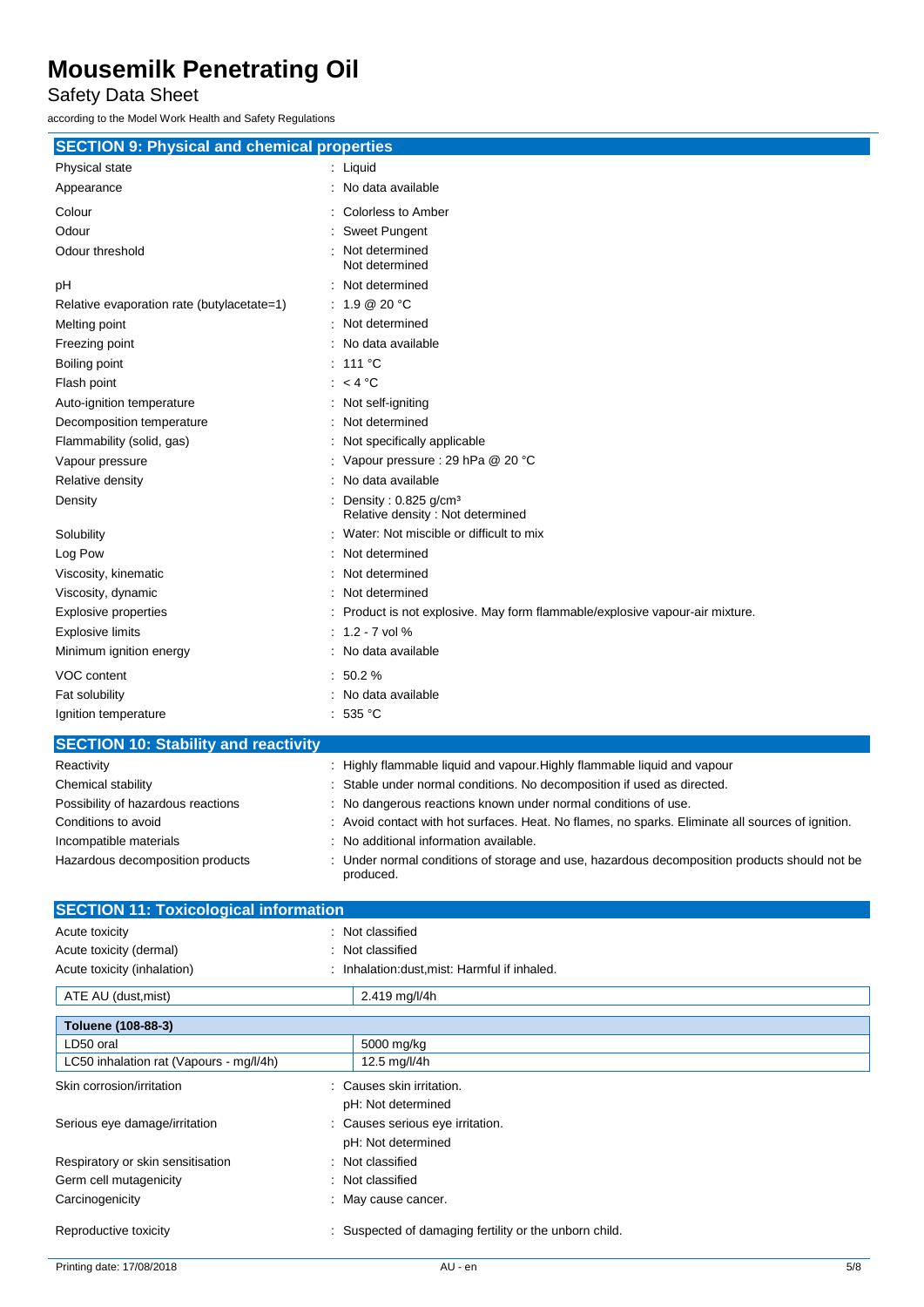## Safety Data Sheet

according to the Model Work Health and Safety Regulations

| STOT-single exposure   | May cause drowsiness or dizziness.                                   |
|------------------------|----------------------------------------------------------------------|
| STOT-repeated exposure | : May cause damage to organs through prolonged or repeated exposure. |
| Aspiration hazard      | : May be fatal if swallowed and enters airways.                      |

## **SECTION 12: Ecological information**

According to the National Code of Practice for the Preparation of Material Safety Data Sheets, Environmental classification information is not mandatory. Information relevant for GHS classification is available on request

| 12.1.<br><b>Ecotoxicity</b>                           |                                                                                                                               |  |  |
|-------------------------------------------------------|-------------------------------------------------------------------------------------------------------------------------------|--|--|
| Ecology - general                                     | The product is not considered harmful to aguatic organisms nor to cause long-term adverse<br>÷<br>effects in the environment. |  |  |
| Acute aquatic toxicity                                | : Not classified                                                                                                              |  |  |
| Chronic aquatic toxicity                              | : Not classified                                                                                                              |  |  |
| <b>Mousemilk Penetrating Oil</b>                      |                                                                                                                               |  |  |
| Log Pow                                               | Not determined                                                                                                                |  |  |
| Toluene (108-88-3)                                    |                                                                                                                               |  |  |
| EC50 Daphnia 1                                        | $3.78$ mg/l                                                                                                                   |  |  |
| NOEC chronic crustacea                                | $0.74$ mg/l                                                                                                                   |  |  |
| propan-2-ol; isopropyl alcohol; isopropanol (67-63-0) |                                                                                                                               |  |  |
| Log Pow                                               | 0.05 @ 25°C(Published data)                                                                                                   |  |  |
|                                                       |                                                                                                                               |  |  |

#### **12.2. Persistence and degradability** No additional information available

| 12.3.<br><b>Bioaccumulative potential</b>             |                                   |  |
|-------------------------------------------------------|-----------------------------------|--|
| <b>Mousemilk Penetrating Oil</b>                      |                                   |  |
| Log Pow                                               | See section 12.1 on ecotoxicology |  |
| propan-2-ol; isopropyl alcohol; isopropanol (67-63-0) |                                   |  |
| Log Pow                                               | See section 12.1 on ecotoxicology |  |
| 12.4.<br><b>Mobility in soil</b>                      |                                   |  |
|                                                       |                                   |  |
| propan-2-ol; isopropyl alcohol; isopropanol (67-63-0) |                                   |  |
| Log Pow                                               | See section 12.1 on ecotoxicology |  |

| 12.5.<br><b>Other adverse effects</b>                   |                                                                                                                                                                                                                                 |  |  |  |  |  |
|---------------------------------------------------------|---------------------------------------------------------------------------------------------------------------------------------------------------------------------------------------------------------------------------------|--|--|--|--|--|
| Ozone                                                   | Not classified                                                                                                                                                                                                                  |  |  |  |  |  |
| Other adverse effects                                   | No additional information available                                                                                                                                                                                             |  |  |  |  |  |
| <b>Mousemilk Penetrating Oil</b>                        |                                                                                                                                                                                                                                 |  |  |  |  |  |
| Fluorinated greenhouse gases                            | False                                                                                                                                                                                                                           |  |  |  |  |  |
| Toluene (108-88-3)                                      |                                                                                                                                                                                                                                 |  |  |  |  |  |
| Fluorinated greenhouse gases                            | False                                                                                                                                                                                                                           |  |  |  |  |  |
|                                                         | distillate (mineral oil), with hydrogen-treated light naphthene-containing; basis oil – not specified (64742-53-6)                                                                                                              |  |  |  |  |  |
| Fluorinated greenhouse gases                            | False                                                                                                                                                                                                                           |  |  |  |  |  |
| propan-2-ol; isopropyl alcohol; isopropanol (67-63-0)   |                                                                                                                                                                                                                                 |  |  |  |  |  |
| Fluorinated greenhouse gases<br>False                   |                                                                                                                                                                                                                                 |  |  |  |  |  |
| 4-methylpentan-2-one, isobutyl methyl ketone (108-10-1) |                                                                                                                                                                                                                                 |  |  |  |  |  |
| Fluorinated greenhouse gases                            | False                                                                                                                                                                                                                           |  |  |  |  |  |
| <b>SECTION 13: Disposal considerations</b>              |                                                                                                                                                                                                                                 |  |  |  |  |  |
| Waste treatment methods                                 | Dispose of contents/container in accordance with licensed collector's sorting instructions. Do<br>not dispose of with domestic waste. Do not discharge into drains. Disposal must be done<br>according to official regulations. |  |  |  |  |  |
| Product/Packaging disposal recommendations              | Disposal must be done according to official regulations.                                                                                                                                                                        |  |  |  |  |  |

| Additional information |  |  | : Flammable vapours may accumulate in the container. |  |
|------------------------|--|--|------------------------------------------------------|--|
|                        |  |  |                                                      |  |

| <b>SECTION 14: Transport information</b> |                  |             |             |
|------------------------------------------|------------------|-------------|-------------|
| <b>ADG</b>                               |                  | <b>IMDG</b> | <b>IATA</b> |
| 14.1.                                    | <b>UN number</b> |             |             |
| 1993                                     |                  | 1993        | 1993        |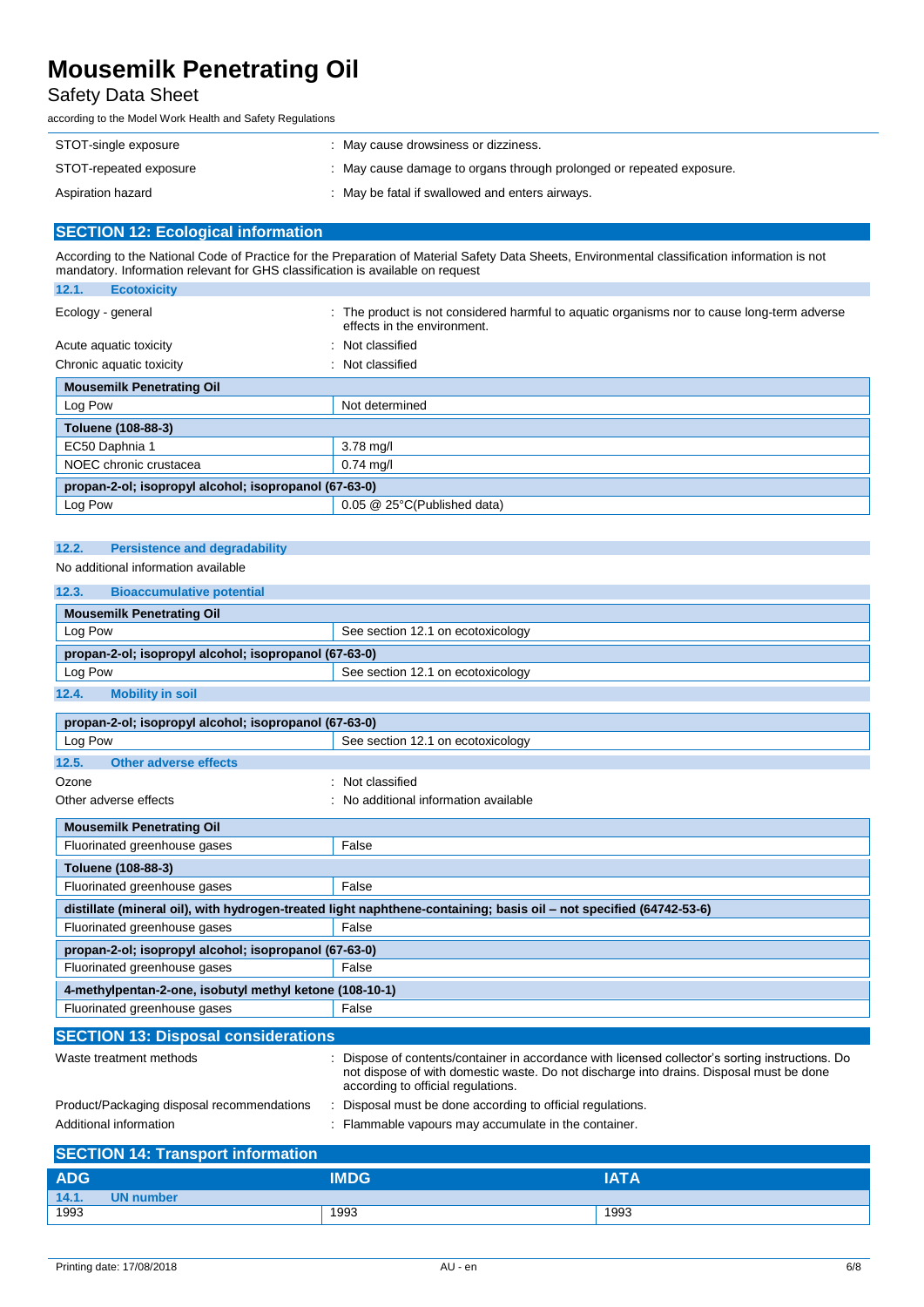## Safety Data Sheet

according to the Model Work Health and Safety Regulations

| <b>ADG</b>                                                           | <b>IMDG</b>                                                                                    | <b>IATA</b>                                    |
|----------------------------------------------------------------------|------------------------------------------------------------------------------------------------|------------------------------------------------|
| 14.2.<br><b>UN proper shipping name</b>                              |                                                                                                |                                                |
| FLAMMABLE LIQUID, N.O.S. (Toluene                                    | FLAMMABLE LIQUID, N.O.S. (Toluene                                                              | Flammable liquid, n.o.s. (Toluene Isopropanol) |
| Isopropanol)                                                         | Isopropanol)                                                                                   |                                                |
| <b>Transport hazard class(es)</b><br>14.3.                           |                                                                                                |                                                |
| 3                                                                    | 3<br>3                                                                                         | 3<br>3                                         |
| 3                                                                    |                                                                                                |                                                |
|                                                                      |                                                                                                |                                                |
|                                                                      |                                                                                                |                                                |
|                                                                      |                                                                                                |                                                |
|                                                                      |                                                                                                |                                                |
| <b>Packing group</b><br>14.4.<br>Ш                                   | Ш                                                                                              | Ш                                              |
|                                                                      |                                                                                                |                                                |
| 14.5.<br><b>Environmental hazards</b>                                | Marine pollutant : No                                                                          |                                                |
|                                                                      |                                                                                                |                                                |
| 14.6.<br><b>Special precautions for user</b>                         |                                                                                                |                                                |
| Specific storage requirement                                         | : No data available                                                                            |                                                |
|                                                                      | : No data available                                                                            |                                                |
| Shock sensitivity                                                    |                                                                                                |                                                |
| 14.7.<br><b>Additional information</b>                               |                                                                                                |                                                |
| Other information                                                    | No supplementary information available                                                         |                                                |
| <b>Transport by road and rail</b>                                    |                                                                                                |                                                |
|                                                                      |                                                                                                |                                                |
| UN-No. (ADG)                                                         | : 1993                                                                                         |                                                |
| Special provision (ADG)                                              | : 274                                                                                          |                                                |
| Limited quantities (ADG)                                             | $\therefore$ 11                                                                                |                                                |
| Packing instructions (ADG)                                           | : P001, IBC02                                                                                  |                                                |
| Portable tank and bulk container instructions                        | $\div$ T7                                                                                      |                                                |
| (ADG)                                                                |                                                                                                |                                                |
| Portable tank and bulk container special<br>provisions (ADG)         | $:$ TP1, TP8, TP28                                                                             |                                                |
|                                                                      |                                                                                                |                                                |
| <b>Transport by sea</b>                                              |                                                                                                |                                                |
|                                                                      |                                                                                                |                                                |
| UN-No. (IMDG)                                                        | : 1993                                                                                         |                                                |
| Packing instructions (IMDG)                                          | : P <sub>001</sub>                                                                             |                                                |
| EmS-No. (Fire)                                                       | : F-E - FIRE SCHEDULE Echo - NON-WATER-REACTIVE FLAMMABLE LIQUIDS                              |                                                |
| EmS-No. (Spillage)                                                   | : S-E - SPILLAGE SCHEDULE Echo - FLAMMABLE LIQUIDS, FLOATING ON WATER                          |                                                |
| <b>Air transport</b>                                                 |                                                                                                |                                                |
|                                                                      |                                                                                                |                                                |
| UN-No. (IATA)                                                        | : 1993                                                                                         |                                                |
| PCA Excepted quantities (IATA)                                       | $\therefore$ E2                                                                                |                                                |
| PCA Limited quantities (IATA)                                        | : Y341                                                                                         |                                                |
| PCA limited quantity max net quantity (IATA)                         | $\cdot$ 1L                                                                                     |                                                |
| PCA packing instructions (IATA)                                      | : 353                                                                                          |                                                |
| PCA max net quantity (IATA)                                          | .5L                                                                                            |                                                |
| CAO packing instructions (IATA)                                      | : 364                                                                                          |                                                |
| CAO max net quantity (IATA)                                          | : 60L                                                                                          |                                                |
| Special provisions (IATA)                                            | AA3                                                                                            |                                                |
| ERG code (IATA)                                                      | : 3H                                                                                           |                                                |
| 14.8.<br><b>Hazchem or Emergency Action Code</b>                     |                                                                                                |                                                |
| Hazchemcode                                                          | $:$ *3YE                                                                                       |                                                |
|                                                                      |                                                                                                |                                                |
| <b>SECTION 15: Regulatory information</b>                            |                                                                                                |                                                |
| 15.1.                                                                | Safety, health and environmental regulations/legislation specific for the substance or mixture |                                                |
| Standard for the Uniform Scheduling of Medicines and Poisons (SUSMP) |                                                                                                |                                                |
| Relevant Poisons Schedule number                                     | : Schedule 5                                                                                   |                                                |
| Other information on relevant regulations                            | : All components of this mixture are listed on or exempted from AICS                           |                                                |
|                                                                      |                                                                                                |                                                |